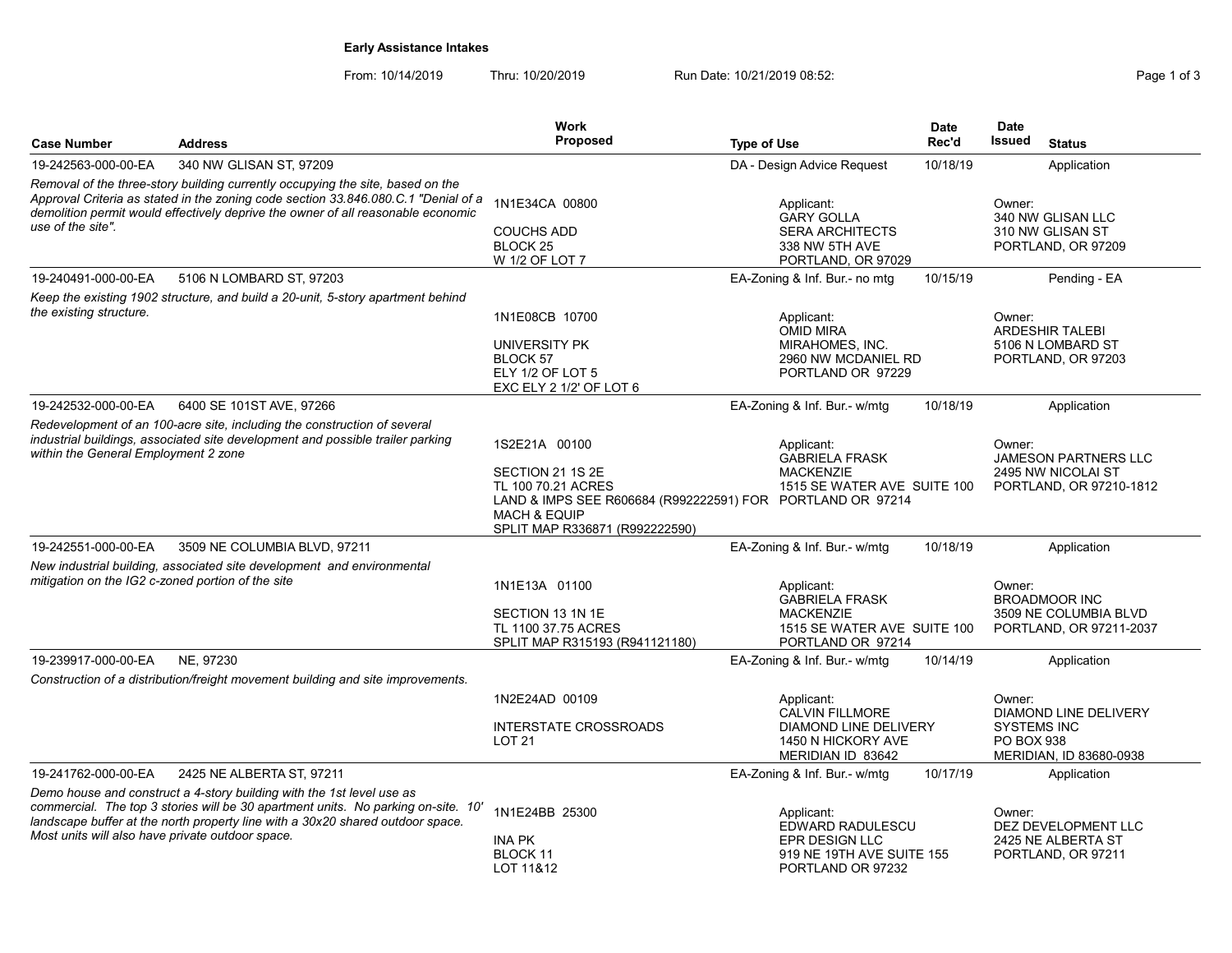# Early Assistance Intakes

| <b>Case Number</b>                                                                                                                                                                                                                                                                                                                                                                                                                                     | <b>Address</b>                                                                                                                                                                                                                                                                                                | <b>Work</b><br><b>Proposed</b>                                                                            | <b>Type of Use</b>                                                                                                      | <b>Date</b><br>Rec'd | <b>Date</b><br>Issued<br><b>Status</b>                                                                       |  |
|--------------------------------------------------------------------------------------------------------------------------------------------------------------------------------------------------------------------------------------------------------------------------------------------------------------------------------------------------------------------------------------------------------------------------------------------------------|---------------------------------------------------------------------------------------------------------------------------------------------------------------------------------------------------------------------------------------------------------------------------------------------------------------|-----------------------------------------------------------------------------------------------------------|-------------------------------------------------------------------------------------------------------------------------|----------------------|--------------------------------------------------------------------------------------------------------------|--|
| 19-241168-000-00-EA                                                                                                                                                                                                                                                                                                                                                                                                                                    | 8614 N CRAWFORD ST, 97203                                                                                                                                                                                                                                                                                     |                                                                                                           | EA-Zoning & Inf. Bur.- w/mtg                                                                                            | 10/16/19             | Application                                                                                                  |  |
| 4 story apartment building with 110 affordable family apartments. The unit mix<br>will be (11) 3 bedroom, (45) 2 bedroom, (39) 1 bedroom and (15) studios. There<br>will be resident services in the ground floor and 48 parking spaces. There is a<br>partial basement level at the SW corner of the building that will house bike<br>parking and storage.                                                                                            |                                                                                                                                                                                                                                                                                                               | 1N1W12BD 06100<br>JAMES JOHNS ADD<br><b>FRACTIONAL BLOCKS</b><br><b>BLOCK 5 TL 6100</b>                   | Applicant:<br><b>KRISTINA HAURI</b><br><b>MWA ARCHITECTS</b><br>70 NW COUCH ST, SUITE 401<br>PORTLAND OR 97209          |                      | Owner:<br>PACIFIC EQUIPMENT RENTAL<br><b>COMPANY</b><br>8316 N LOMBARD ST PMB 451<br>PORTLAND, OR 97203-3727 |  |
| 19-240236-000-00-EA                                                                                                                                                                                                                                                                                                                                                                                                                                    | 3334 N WILLIAMS AVE, 97227                                                                                                                                                                                                                                                                                    |                                                                                                           | EA-Zoning & Inf. Bur.- w/mtg                                                                                            | 10/14/19             | Pending - EA                                                                                                 |  |
| Proposal is to renovate an existing one story building located on a .13 acre lot at<br>the cross streets of N. Williams and NE Ivy St. A new insulated roof will replace<br>the existing. New infill walls of wood construction between the primary concrete<br>frame at all bays along the North & West facades. New parapets will be added to<br>the North and South facades. New roof top mechanical units will replace existing<br>where required. |                                                                                                                                                                                                                                                                                                               | 1N1E27AA 07000<br><b>WILLIAMS AVE ADD</b><br><b>BLOCK7</b><br>N 5.56' OF W 90' OF LOT 4<br>W 90' OF LOT 5 | Applicant:<br><b>JASON BOLT</b><br><b>JONES ARCHITECTURE</b><br>120 NW 9TH AVE #210<br>PORTLAND OR 97209                |                      | Owner:<br>WILL & IVY LLC<br>2360 N HARDING AVE<br>PORTLAND, OR 97227                                         |  |
| 19-242468-000-00-EA                                                                                                                                                                                                                                                                                                                                                                                                                                    | 7909 N UPLAND DR, 97203                                                                                                                                                                                                                                                                                       |                                                                                                           | EA-Zoning & Inf. Bur.- w/mtg                                                                                            | 10/18/19             | Application                                                                                                  |  |
|                                                                                                                                                                                                                                                                                                                                                                                                                                                        | Demolition of existing 8,570 square foot Pape Portland Ditch Witch building.<br>Existing 2,770 square foot covered wash bay to remain. New 25,000 square foot<br>per-engineered metal building with new parking located at new building. Existing<br>stormwater retention pond to be upgrade for new facility | 1N1E06B 01000<br>SECTION 06 1N 1E<br>TL 1000 4.27 ACRES                                                   | Applicant:<br><b>COLONY WEYRAUCH</b><br><b>CIDA INC</b><br>15895 SW 72ND AVE, SUITE 200<br>PORTLAND, OR 97224           |                      | Owner:<br>PAPE' PROPERTIES INC<br>P O BOX 407<br><b>EUGENE, OR 97401</b>                                     |  |
| 19-242350-000-00-EA                                                                                                                                                                                                                                                                                                                                                                                                                                    | 2122 NW UPSHUR ST, 97210                                                                                                                                                                                                                                                                                      |                                                                                                           | EA-Zoning & Inf. Bur.- w/mtg                                                                                            | 10/18/19             | Application                                                                                                  |  |
| Request for the vacation of the portion of nw 21st Ave between NW Thurman St<br>and Hwy 30 as well as the portion of NW Upshur St between NW 22nd Ave and<br>Hwy 30. No development proposed.                                                                                                                                                                                                                                                          |                                                                                                                                                                                                                                                                                                               | 1N1E28CD 01700<br><b>MURHARD TR</b><br><b>BLOCK 1 TL 1700</b>                                             | Applicant:<br><b>STEVE JANIK</b><br>EC REAL ESTATE CO<br>101 SW MAIN ST #1100<br>PORTLAND OR 97204                      |                      | Owner:<br>EC REAL ESTATE CO<br>2121 NW THURMAN ST<br>PORTLAND, OR 97210-2517                                 |  |
| 19-241899-000-00-EA                                                                                                                                                                                                                                                                                                                                                                                                                                    | 6950 N MARYLAND AVE, 97217                                                                                                                                                                                                                                                                                    |                                                                                                           | EA-Zoning Only - no mtg                                                                                                 | 10/17/19             | Application                                                                                                  |  |
| for both lots will be drywells.                                                                                                                                                                                                                                                                                                                                                                                                                        | New construction of a multi-family residential development on two adjacent lots.<br>Each development will be comprised of two separate buildings at 3 stories tall<br>with approx 30 unit max of studio & 1-bedroom apartments. Stormwater disposal                                                           | 1N1E15BC 05100<br><b>GOOD MORNING ADD</b><br><b>BLOCK 11</b><br>LOT 8&9                                   | Applicant:<br><b>SAM NORTH</b><br><b>BRETT SCHULZ, ARCHITECT PC</b><br>2500 NE SANDY BLVD SUITE D<br>PORTLAND, OR 97232 |                      | Owner:<br><b>MATTHEW GANTZ</b><br>6950 N MARYLAND AVE<br>PORTLAND, OR 97217-5424                             |  |
| 19-241739-000-00-EA                                                                                                                                                                                                                                                                                                                                                                                                                                    | 11837 SW RIVERWOOD RD, 97219                                                                                                                                                                                                                                                                                  |                                                                                                           | EA-Zoning Only - w/mtg                                                                                                  | 10/17/19             | Application                                                                                                  |  |
|                                                                                                                                                                                                                                                                                                                                                                                                                                                        | Greenway and environmental studies for a dock installation.                                                                                                                                                                                                                                                   |                                                                                                           |                                                                                                                         |                      |                                                                                                              |  |
|                                                                                                                                                                                                                                                                                                                                                                                                                                                        |                                                                                                                                                                                                                                                                                                               | 1S1E35DB 00300<br><b>RIVERWOOD</b><br>LOT 9 TL 300                                                        | Applicant:<br><b>GLEN S DAVIS</b><br>11837 SW RIVERWOOD RD<br>PORTLAND, OR 97219-8453                                   |                      | Owner:<br><b>GLEN DAVIS</b><br>11837 SW RIVERWOOD RD<br>PORTLAND, OR 97219-8453                              |  |
|                                                                                                                                                                                                                                                                                                                                                                                                                                                        |                                                                                                                                                                                                                                                                                                               |                                                                                                           |                                                                                                                         |                      | Owner:<br>LUDMILA YAMSLOVA-DAVIS<br>11837 SW RIVERWOOD RD<br>PORTLAND, OR 97219-8453                         |  |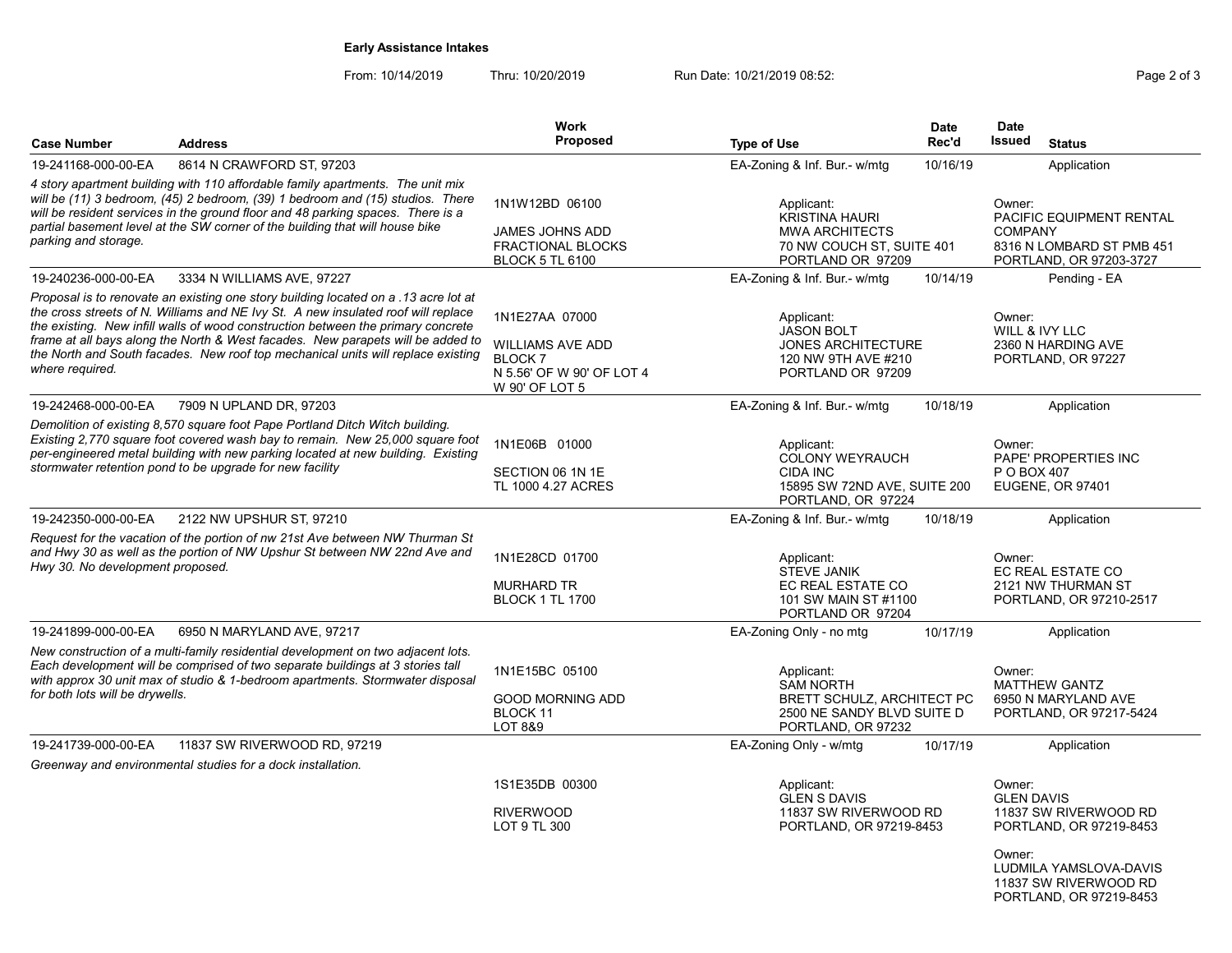# Early Assistance Intakes

From: 10/14/2019 Thru: 10/20/2019 Run Date: 10/21/2019 08:52:<br>
Run Date: 10/21/2019 08:52:

|                                            |                                                                                                                                                                                                                                                                                                                                                                                                                                                                                                                                                                                                                                       | Work                                                                                                                                   |                                                                                                                                        | <b>Date</b> | <b>Date</b>                  |                                                                                                                                         |
|--------------------------------------------|---------------------------------------------------------------------------------------------------------------------------------------------------------------------------------------------------------------------------------------------------------------------------------------------------------------------------------------------------------------------------------------------------------------------------------------------------------------------------------------------------------------------------------------------------------------------------------------------------------------------------------------|----------------------------------------------------------------------------------------------------------------------------------------|----------------------------------------------------------------------------------------------------------------------------------------|-------------|------------------------------|-----------------------------------------------------------------------------------------------------------------------------------------|
| <b>Case Number</b>                         | <b>Address</b>                                                                                                                                                                                                                                                                                                                                                                                                                                                                                                                                                                                                                        | <b>Proposed</b>                                                                                                                        | <b>Type of Use</b>                                                                                                                     | Rec'd       | <b>Issued</b>                | <b>Status</b>                                                                                                                           |
| 19-241528-000-00-EA                        | 113 SW NAITO PKWY, 97204                                                                                                                                                                                                                                                                                                                                                                                                                                                                                                                                                                                                              |                                                                                                                                        | EA-Zoning Only - w/mtg                                                                                                                 | 10/16/19    |                              | Application                                                                                                                             |
| adjacent lot of SW Pine St.                | For existing smith lot building, construct portion of DR approved courtyard.<br>Accessory use to building to add 4 parking stalls to be accessed from the                                                                                                                                                                                                                                                                                                                                                                                                                                                                             | 1N1E34DC 01600<br><b>PORTLAND</b><br><b>BLOCK 27</b><br>LOT 1-3&7 TL 1600<br>HISTORIC PROPERTY 15 YR 2007.<br>POTENTIAL ADDITIONAL TAX | Applicant:<br><b>SARA RUZOMBERKA</b><br>SCOTT EDWARDS ARCHITECTURI 111 SW COLUMBIA ST #1380<br>2525 E BURNSIDE ST<br>PORTLAND OR 97214 |             | Owner:                       | MMI SMITH BLOCK LLC<br>PORTLAND, OR 97201                                                                                               |
| 19-240784-000-00-EA                        | 6705 SE 14TH AVE, 97202                                                                                                                                                                                                                                                                                                                                                                                                                                                                                                                                                                                                               |                                                                                                                                        | PC - PreApplication Conference                                                                                                         | 10/15/19    |                              | Pending - EA                                                                                                                            |
|                                            | A Pre-Application Conference to discuss reduction of the size of thie site of the<br>Wilhelm Funeral Home. Lot 1700 which currently is developed with surface<br>parking and an area of 1.9 acres north of the new parking lot on the main part of<br>the site are propsed to be removed. Remove lot 1700 and an approximately<br>1.9-acre area north of new parking area from the Conditional Use approval<br>associated with the funeral home. A new 26 stall parking area is proposed<br>abutting the existing buildings on the north Construct a new 26-stall parking lot<br>with associated landscaping and stormwater facility. | 1S1E23BA 00900<br>SECTION 23 1S 1E<br>TL 900 1.25 ACRES<br><b>CEMETERY LAND</b><br>POTENTIAL ADDITIONAL TAX                            | Applicant:<br><b>RICHARD BENTON</b><br>PORTLAND MEMORIAL INC<br>6705 SE 14TH AVENUE<br>PORTLAND OR 97202                               |             | Owner:                       | PORTLAND MEMORIAL INC<br>6705 SE 14TH AVE<br>PORTLAND, OR 97202-5703                                                                    |
| 19-240513-000-00-EA                        | 5655 SW MENEFEE DR, 97239                                                                                                                                                                                                                                                                                                                                                                                                                                                                                                                                                                                                             |                                                                                                                                        | Pre-Prmt Zoning Plan Chck.1-2                                                                                                          | 10/15/19    |                              | Pending - EA                                                                                                                            |
| add an attached garage with office, above. | Regrade lower yard, add a covered outdoor deck with enclosed gym, below, and                                                                                                                                                                                                                                                                                                                                                                                                                                                                                                                                                          | 1S1E16DA 07100<br><b>TERWILLIGER HTS</b><br>BLOCK <sub>8</sub><br>LOT <sub>8</sub>                                                     | Applicant:<br><b>SEAN BARNETT</b><br>POLYMATH STUDIO<br><b>ARCHITECTURE</b><br>1555 SE HOLLY ST<br>PORTLAND OR 97214                   |             | Owner <sup>-</sup><br>Owner: | <b>ROBERT HAYDOCK</b><br>5655 SW MENEFEE DR<br>PORTLAND, OR 97239<br><b>CATHERINE MOORE</b><br>5655 SW MENEFEE DR<br>PORTLAND, OR 97239 |

Total # of Early Assistance intakes: 15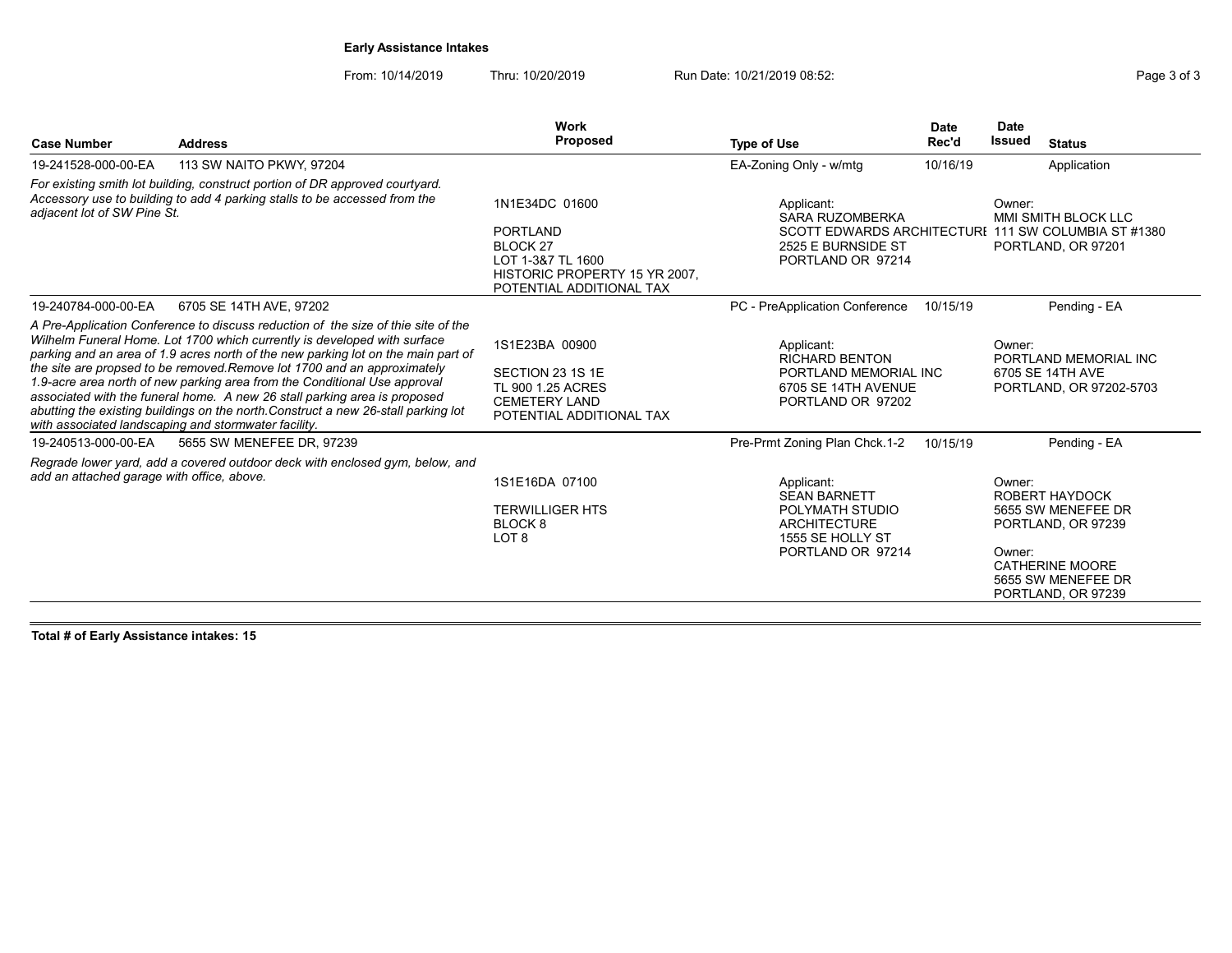Final Plat Intakes

| FP - Final Plat Review<br>19-150456-000-00-FP<br>6304 SE WINDSOR CT, 97206<br>10/17/19<br>Application<br>Approval of a Preliminary Plan for a 2-parcel partition, that will result in 1 standard<br>lot and 1 flag lot for single dwelling development as illustrated with Exhibit C.1,<br>1S2E08BB 02900<br>Applicant:<br>Owner:<br>subject to the following conditions:<br><b>KEVIN PARTAIN</b><br>EXCEPTIONAL HOMES BY ANDRE<br>A. Supplemental Plan. Three copies of an additional supplemental plan shall be<br><b>MANDY LANE</b><br>URBAN VISIONS<br>INC.<br>submitted with the final plat survey for Land Use review and approval. That plan<br>BLOCK <sub>2</sub><br>14237 BRIDGE CT<br>223 NE 56TH AVE<br>must portray how the conditions of approval listed below are met. In addition, the<br>LOT 6&7 TL 2900<br>PORTLAND OR 97213<br>LAKE OSWEGO, OR 97034-2177<br>supplemental plan must show the surveyed location of the following:<br>¿ Any buildings or accessory structures on the site at the time of the final plat<br>application, including eaves;<br>i Any driveways and off-street vehicle parking areas on the site at the time of the<br>final plat application;<br>. Any other information specifically noted in the conditions listed below.<br>B. The following must occur prior to Final Plat approval:<br><b>Utilities</b><br>1. The applicant shall meet the requirements of the Fire Bureau for ensuring<br>adequate hydrant flow from the nearest hydrant. The applicant must provide<br>verification to the Fire Bureau that Appendix B of the Fire Code is met, the<br>exception is used, or provide an approved Fire Code Appeal prior final plat<br>approval.<br><b>Existing Development</b><br>2. The applicant must obtain a finalized demolition permit for removing the garage<br>on Parcel 2. Alternately, if the applicant can demonstrate that the garage meets<br>setback requirements to the new lot lines, the applicant can execute a covenant<br>with the City stating that the structures will be removed if a primary structure has<br>not received final inspection on the lot with the accessory structure within two<br>years of final plat approval. The covenant must be recorded with Multnomah<br>County prior to final plat approval.<br>3. The applicant must meet the requirements of Urban Forestry to plant 1 street<br>tree in the planter strip on SE Windsor Court adjacent to parcel 1. The applicant<br>must contact Urban Forestry at 503-823-TREE (8733) prior to selecting trees to<br>discuss the species of trees that are permitted and to obtain the planting permit.<br>4. The applicant must meet the tree density standard of 11.50.050 on Parcel 1<br>with the existing house by either planting trees on the lot or making the equivalent<br>payment into the City Tree Preservation and Planting Fund. A finalized Zoning<br>Permit must be obtained to document tree planting prior to final plat approval.<br>Other requirements<br>5. The applicant must pay into the City Tree Preservation and Planting Fund<br>[Street Trees ; Fee in Lieu of Planting and Establishment (per inch)] the amount<br>equivalent to 1.5 inches of trees. Payment must be made to the Bureau of<br>Development Services, who administers the fund for the Parks Bureau.<br>C. The following conditions are applicable to site preparation and the<br>development of individual lots:<br>1. The applicant must meet the Fire Bureau requirements for addressing and<br>aerial fire department access. Aerial access applies to buildings that exceed 30 |
|----------------------------------------------------------------------------------------------------------------------------------------------------------------------------------------------------------------------------------------------------------------------------------------------------------------------------------------------------------------------------------------------------------------------------------------------------------------------------------------------------------------------------------------------------------------------------------------------------------------------------------------------------------------------------------------------------------------------------------------------------------------------------------------------------------------------------------------------------------------------------------------------------------------------------------------------------------------------------------------------------------------------------------------------------------------------------------------------------------------------------------------------------------------------------------------------------------------------------------------------------------------------------------------------------------------------------------------------------------------------------------------------------------------------------------------------------------------------------------------------------------------------------------------------------------------------------------------------------------------------------------------------------------------------------------------------------------------------------------------------------------------------------------------------------------------------------------------------------------------------------------------------------------------------------------------------------------------------------------------------------------------------------------------------------------------------------------------------------------------------------------------------------------------------------------------------------------------------------------------------------------------------------------------------------------------------------------------------------------------------------------------------------------------------------------------------------------------------------------------------------------------------------------------------------------------------------------------------------------------------------------------------------------------------------------------------------------------------------------------------------------------------------------------------------------------------------------------------------------------------------------------------------------------------------------------------------------------------------------------------------------------------------------------------------------------------------------------------------------------------------------------------------------------------------------------------------------------------------------------------------------------------------------------------------------------------------------------------------------------------------------------------------------------------------------------------------------------------------------------------------------------------------------------------------------------------------------------------------------------------------|
|                                                                                                                                                                                                                                                                                                                                                                                                                                                                                                                                                                                                                                                                                                                                                                                                                                                                                                                                                                                                                                                                                                                                                                                                                                                                                                                                                                                                                                                                                                                                                                                                                                                                                                                                                                                                                                                                                                                                                                                                                                                                                                                                                                                                                                                                                                                                                                                                                                                                                                                                                                                                                                                                                                                                                                                                                                                                                                                                                                                                                                                                                                                                                                                                                                                                                                                                                                                                                                                                                                                                                                                                                            |
| feet in height from the fire access as measured to the bottom of the eave of the                                                                                                                                                                                                                                                                                                                                                                                                                                                                                                                                                                                                                                                                                                                                                                                                                                                                                                                                                                                                                                                                                                                                                                                                                                                                                                                                                                                                                                                                                                                                                                                                                                                                                                                                                                                                                                                                                                                                                                                                                                                                                                                                                                                                                                                                                                                                                                                                                                                                                                                                                                                                                                                                                                                                                                                                                                                                                                                                                                                                                                                                                                                                                                                                                                                                                                                                                                                                                                                                                                                                           |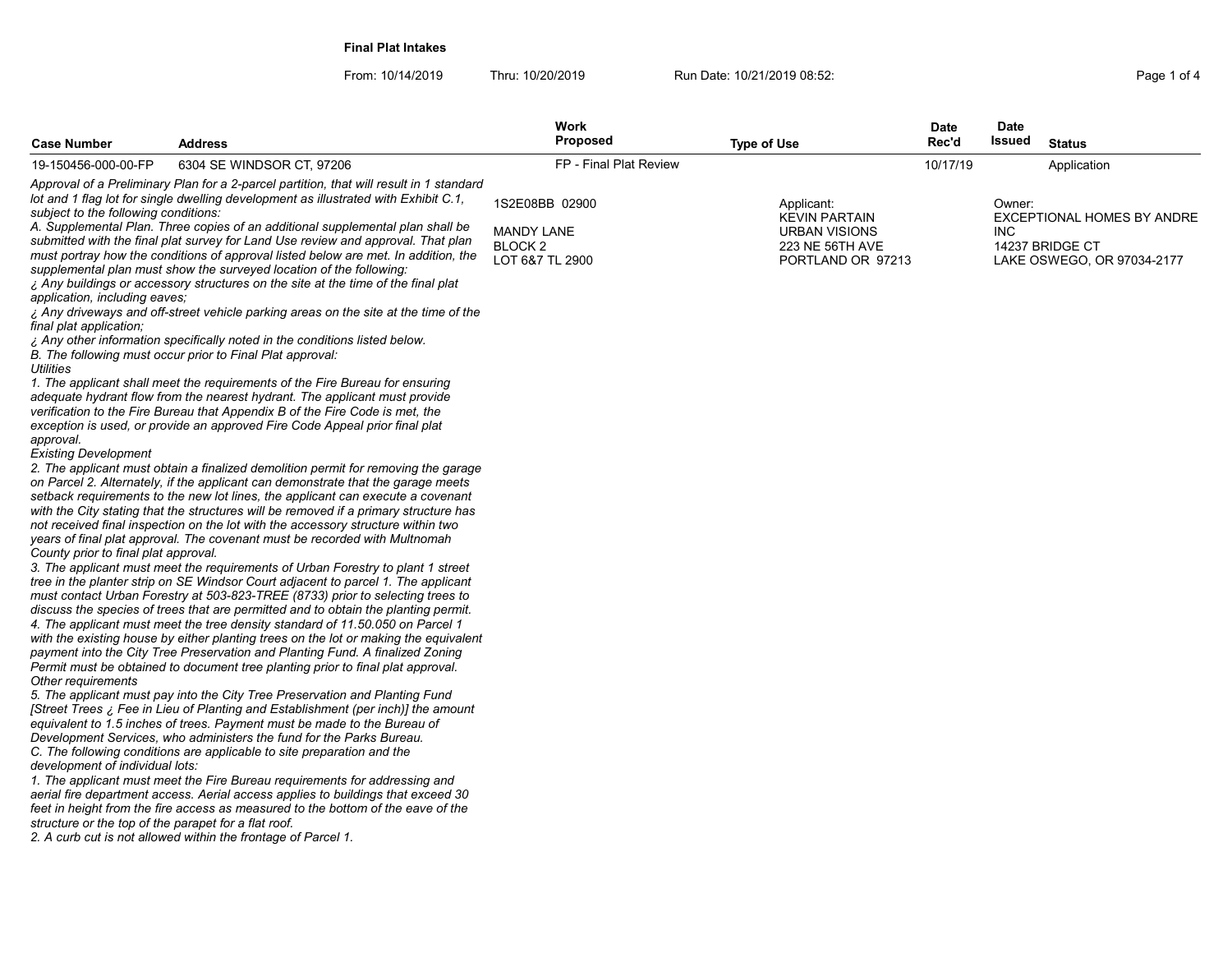Final Plat Intakes

From: 10/14/2019 Thru: 10/20/2019 Run Date: 10/21/2019 08:52:<br>
Page 2 of 4

| <b>Case Number</b>                                        | <b>Address</b>                                                                                                                                                                                                                                                                                                            | <b>Work</b><br><b>Proposed</b> | Type of Use                             | <b>Date</b><br><b>Rec'd</b> | <b>Date</b><br>Issued                         | Status                                                        |
|-----------------------------------------------------------|---------------------------------------------------------------------------------------------------------------------------------------------------------------------------------------------------------------------------------------------------------------------------------------------------------------------------|--------------------------------|-----------------------------------------|-----------------------------|-----------------------------------------------|---------------------------------------------------------------|
| 17-273597-000-00-FP                                       | 6648 SE CARLTON ST, 97206                                                                                                                                                                                                                                                                                                 | FP - Final Plat Review         |                                         | 10/14/19                    |                                               | Application                                                   |
|                                                           | Approval of a Preliminary Plan for a 2-parcel partition, that will result in two<br>standard lots as illustrated with Exhibit C.1, subject to the following conditions:                                                                                                                                                   | 1S2E17CC 16900                 | Applicant:<br><b>GALEN SWAIN</b>        |                             | Owner:<br>MARVIN SWAIN                        |                                                               |
| A. The following must occur prior to Final Plat approval: |                                                                                                                                                                                                                                                                                                                           | TREMONT PL<br>BLOCK 30         | 6648 SE CARLTON ST<br>PORTLAND OR 97206 |                             | 6648 SE CARLTON ST<br>PORTLAND, OR 97206-6630 |                                                               |
| <b>Utilities</b>                                          |                                                                                                                                                                                                                                                                                                                           | LOT <sub>16</sub>              |                                         |                             |                                               |                                                               |
| approval.                                                 | 1. The applicant shall meet the requirements of the Fire Bureau for ensuring<br>adequate hydrant flow from the nearest hydrant. The applicant must provide<br>verification to the Fire Bureau that Appendix B of the Fire Code is met, the<br>exception is used, or provide an approved Fire Code Appeal prior final plat |                                |                                         |                             | Owner:                                        | SHERYL SWAIN<br>6648 SE CARLTON ST<br>PORTLAND, OR 97206-6630 |
| development of individual lots:                           | B. The following conditions are applicable to site preparation and the                                                                                                                                                                                                                                                    |                                |                                         |                             |                                               |                                                               |

1.The applicant must meet the Fire Bureau requirements for addressing and aerial fire department access. Aerial access applies to buildings that exceed 30 feet in height from the fire access as measured to the bottom of the eave of the structure or the top of the parapet for a flat roof.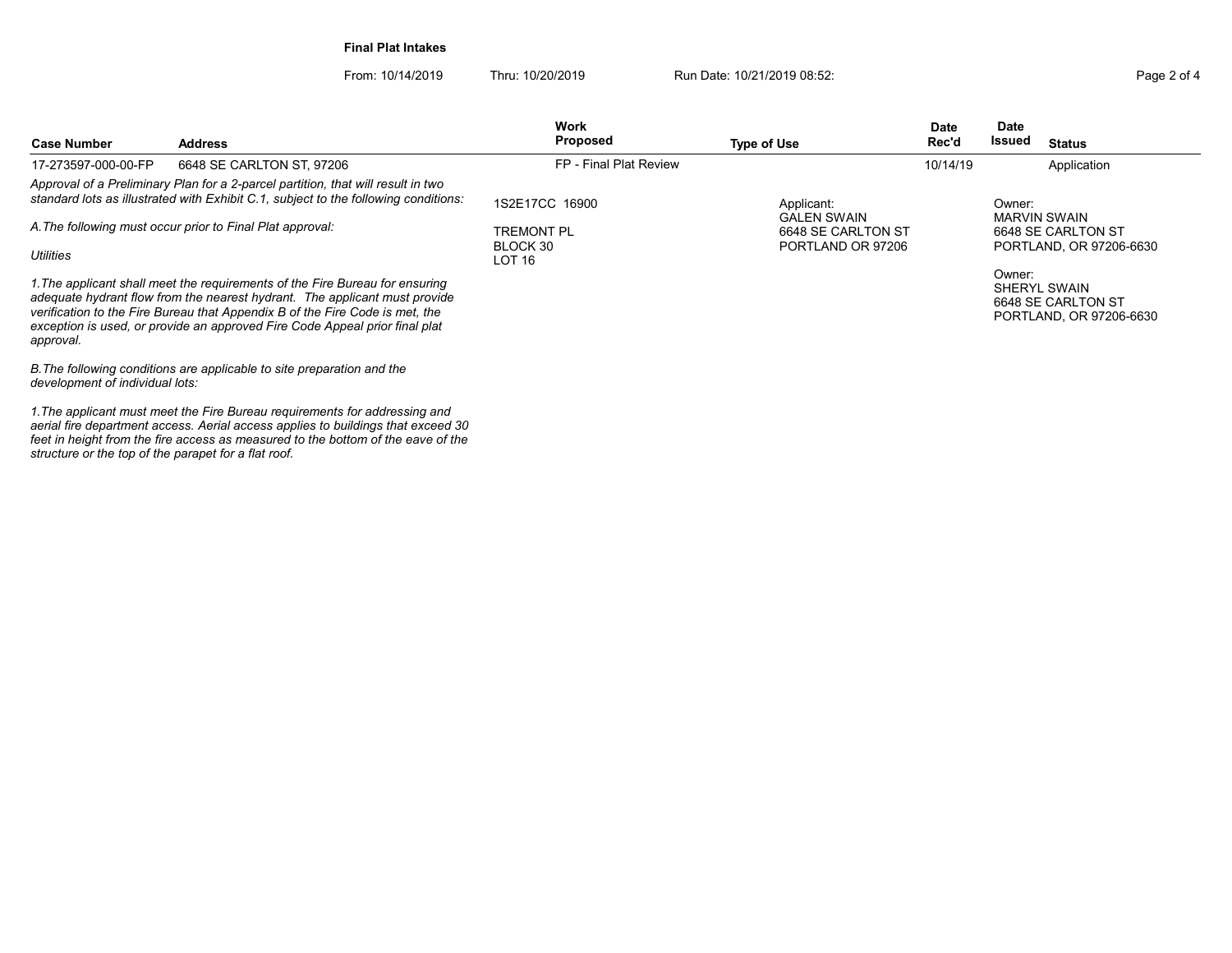Final Plat Intakes

| Page 3 of 4 |  |  |
|-------------|--|--|
|             |  |  |

|                                                                                                        |                                                                                                                                                                                                                                                    | Work<br><b>Proposed</b>                                         |                                                                   | <b>Date</b><br>Rec'd | <b>Date</b><br>Issued |                                     |
|--------------------------------------------------------------------------------------------------------|----------------------------------------------------------------------------------------------------------------------------------------------------------------------------------------------------------------------------------------------------|-----------------------------------------------------------------|-------------------------------------------------------------------|----------------------|-----------------------|-------------------------------------|
| <b>Case Number</b><br>18-170826-000-00-FP                                                              | <b>Address</b>                                                                                                                                                                                                                                     | FP - Final Plat Review                                          | <b>Type of Use</b>                                                |                      |                       | <b>Status</b>                       |
|                                                                                                        | 8521 N ST LOUIS AVE, 97203                                                                                                                                                                                                                         |                                                                 |                                                                   | 10/16/19             |                       | Application                         |
| Street), that<br>subject to the<br>following conditions:<br>A. The final plat must show the following: | Approval of a Preliminary Plan for a 6-lot subdivision and Common Green (Private<br>will result in six lots for attached houses as illustrated with Exhibits C.1-C.4,                                                                              | 1N1W01CD 00600<br><b>GENERAL COMPSONS ADD</b><br><b>BLOCK A</b> | Applicant:<br>DANIEL SILVEY<br>DBS GROUP LLC<br><b>PO BOX 205</b> |                      | Owner:<br>PO BOX 96   | DBS GROUP LLC<br>TUALATIN, OR 97062 |
| (Common                                                                                                | 1. The common green tract shall be noted on the plat as Tract A: Private Street                                                                                                                                                                    | LOT 15-20 TL 600                                                | TUALATIN OR 97062                                                 |                      |                       |                                     |
| common                                                                                                 | Green). In addition, a note on the plat must be included that reads $\chi$ Tract A is a                                                                                                                                                            |                                                                 |                                                                   |                      |                       |                                     |
| 1-6.                                                                                                   | green, a private pedestrian and bicycle access way for ingress and egress to Lots                                                                                                                                                                  |                                                                 |                                                                   |                      |                       |                                     |
| Engineer for N St.                                                                                     | Motorized vehicles are not permitted on Tract A.¿<br>2. The applicant shall meet the street dedication requirements of the City                                                                                                                    |                                                                 |                                                                   |                      |                       |                                     |
| street tract.                                                                                          | Louis Ave. The required right-of-way dedication must be shown on the final plat.<br>3. A Public Access Easement must be shown over the sidewalk portion(s) of the                                                                                  |                                                                 |                                                                   |                      |                       |                                     |
| and labeled                                                                                            | 4. A private storm sewer easement, for the benefit of Lots 4 and 5, shall be shown                                                                                                                                                                 |                                                                 |                                                                   |                      |                       |                                     |
| over the relevant portions of Lots 5-6.<br>shown over the                                              | 5. A public sanitary sewer easement, granted to the City of Portland, shall be                                                                                                                                                                     |                                                                 |                                                                   |                      |                       |                                     |
| Environmental                                                                                          | relevant portions of the private street to the satisfaction of the Bureau of                                                                                                                                                                       |                                                                 |                                                                   |                      |                       |                                     |
| aqreement(s).                                                                                          | Services. The easement must be labeled as ¿Sewer Easement to COP¿.<br>6. A recording block for each of the legal documents such as maintenance                                                                                                     |                                                                 |                                                                   |                      |                       |                                     |
| Conditions.                                                                                            | acknowledgement of special land use conditions, or Declarations of Covenants,                                                                                                                                                                      |                                                                 |                                                                   |                      |                       |                                     |
| recording block(s)                                                                                     | and Restrictions (CC&Rs) as required by Conditions B.4-B.5 below. The                                                                                                                                                                              |                                                                 |                                                                   |                      |                       |                                     |
| example: ¿A                                                                                            | shall, at a minimum, include language substantially similar to the following<br>Declaration of Maintenance Agreement for (Tract A, Common Green) has been                                                                                          |                                                                 |                                                                   |                      |                       |                                     |
| recorded as<br>document no.                                                                            | ج, Multnomah County Deed Records.                                                                                                                                                                                                                  |                                                                 |                                                                   |                      |                       |                                     |
| Streets                                                                                                | B. The following must occur prior to Final Plat approval:                                                                                                                                                                                          |                                                                 |                                                                   |                      |                       |                                     |
| construction of                                                                                        | 1. The applicant shall submit an application for a Site Development Permit for                                                                                                                                                                     |                                                                 |                                                                   |                      |                       |                                     |
| site                                                                                                   | the common green and utility construction for the new private street and related                                                                                                                                                                   |                                                                 |                                                                   |                      |                       |                                     |
|                                                                                                        | development improvements. Street design plans must be prepared by, or under th<br>direction of, an Oregon licensed civil engineer. The plans must be in substantial<br>conformance with Exhibit C.2 and the Private Street Administrative Rule. In |                                                                 |                                                                   |                      |                       |                                     |
| addition, the                                                                                          |                                                                                                                                                                                                                                                    |                                                                 |                                                                   |                      |                       |                                     |
| street shall include the following:                                                                    | The common green/pedestrian connection must meet the tree and landscaping ز<br>standards in Section I of the Private Street Administrative Rule.                                                                                                   |                                                                 |                                                                   |                      |                       |                                     |
| ¿ 5 ft. wide sidewalk is required<br>Develonment nermit                                                | 2. The applicant shall provide a clearing and grading plan with the Site                                                                                                                                                                           |                                                                 |                                                                   |                      |                       |                                     |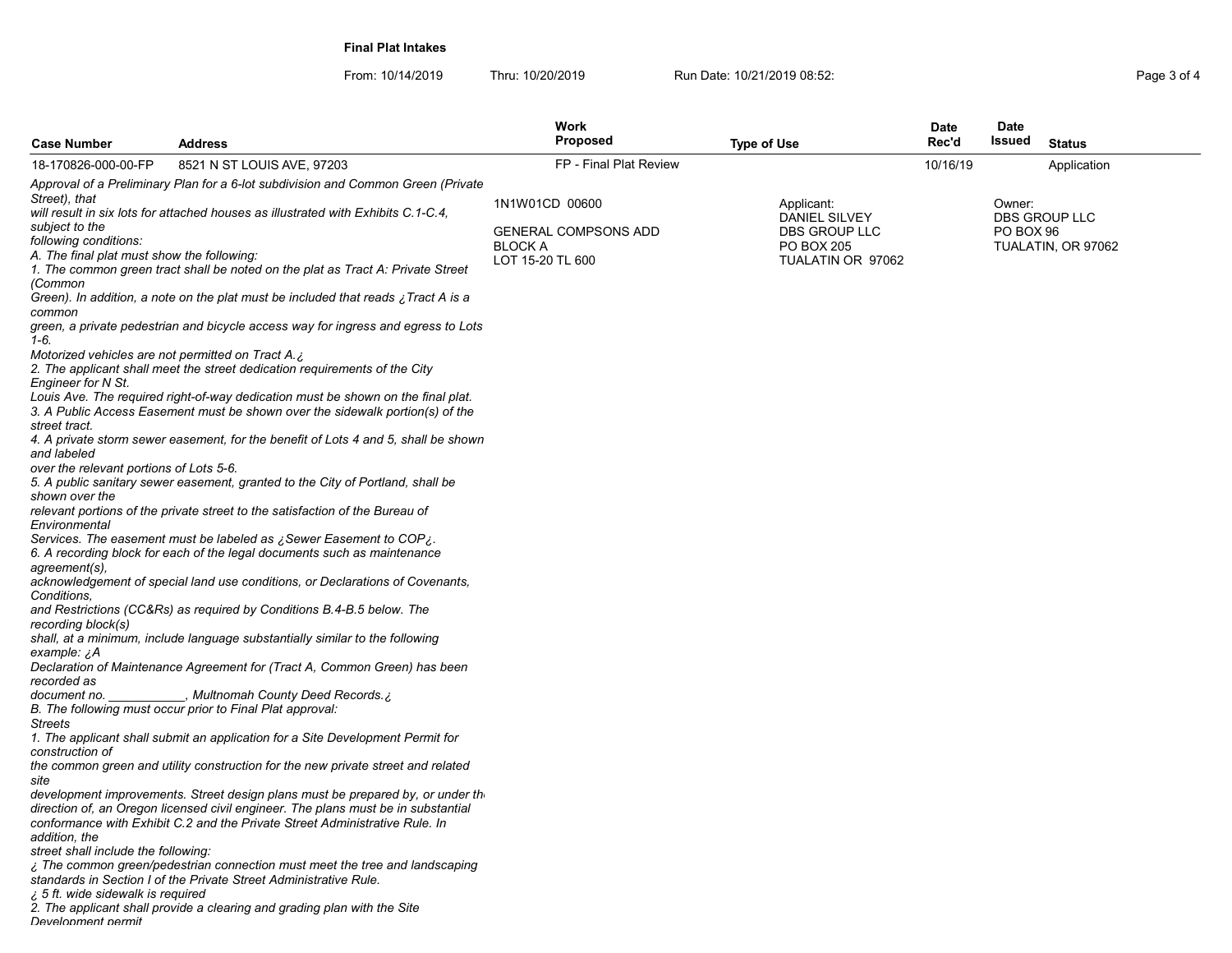Development permit required for the common green described in Condition B.1. The clearing and grading plan must show the following: ¿ It must show stockpile areas;  $\mu$  it must note that topsoil must be stockpiled on site and re-used to the extent practicable. ¿ Construction access **Utilities** 3. The applicant shall meet the requirements of the Bureau of Environmental Services (BES) for extending a public sewer main in the private street tract. Prior to final plat approval, the applicant must complete one of the following to the satisfaction of BES: a. Through a Public Works Permit submit approved engineered plans, provide a financial guarantee, pay all outstanding fees, and provide a signed permit document. b. Construct the public sewer and pay associated fees under a BES Simplified Permit. Required Legal Documents 4. The applicant shall execute a Maintenance Agreement for the private street tract. The agreement shall assign common, undivided ownership of the tract to the owners of Lots 1-6 and include provisions assigning maintenance responsibilities for the tract and any shared facilities within that area. The agreement must also acknowledge all easements granted within the street tract, the beneficiaries of those easements. The maintenance agreement must be reviewed by the City Attorney and the Bureau of Development Services, and approved as to form, prior to final plat approval. 5. A Maintenance Agreement shall Total # of FP FP - Final Plat Review permit intakes: 3

Total # of Final Plat intakes: 3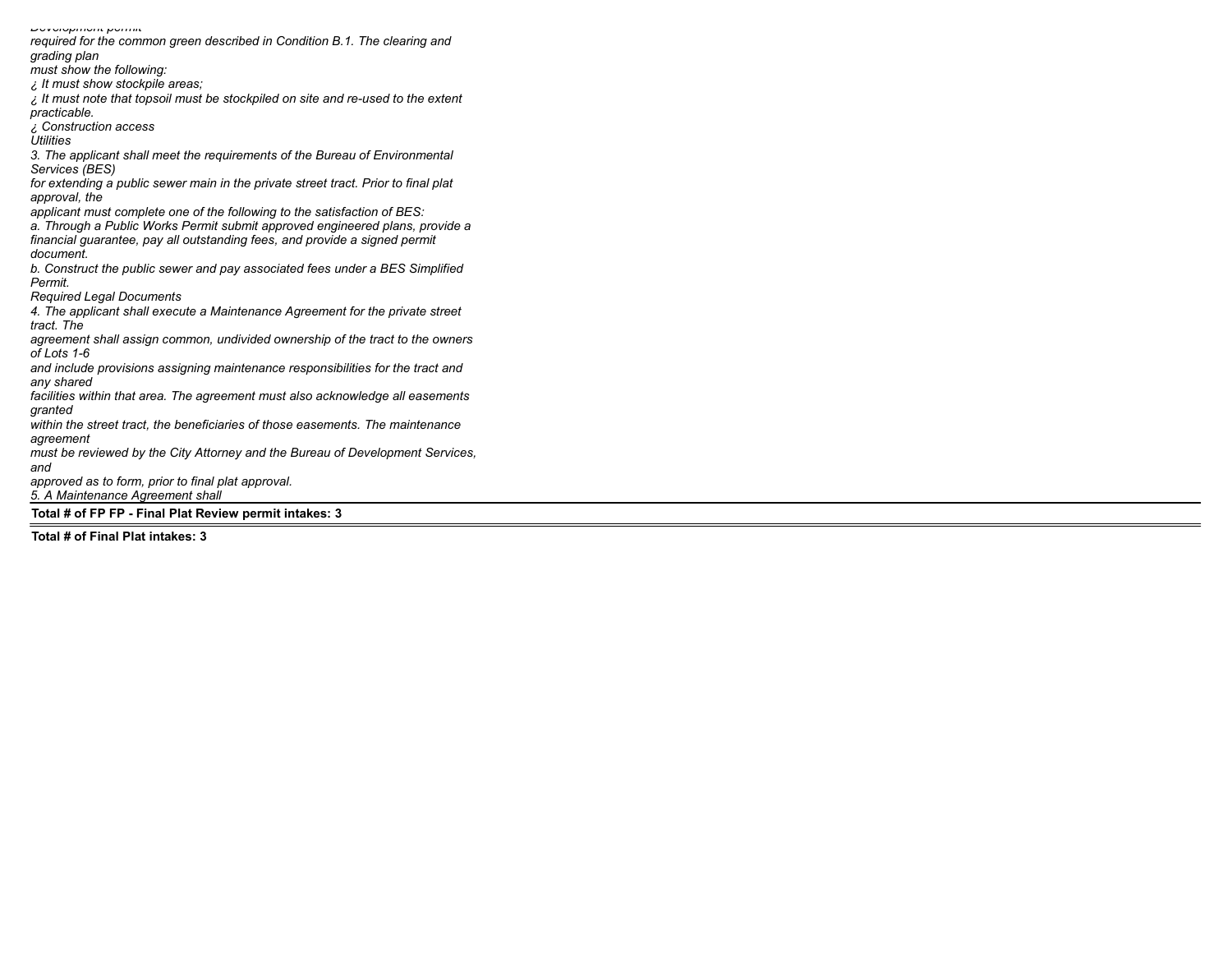### Land Use Review Intakes

From: 10/14/2019 Thru: 10/20/2019 Run Date: 10/21/2019 08:52:<br>
Run Date: 10/21/2019 08:52:

| <b>Case Number</b>                                                                                                                                                                                                                                         | <b>Address</b>                                                                                                                                                                                                                                                                                                                                                                                                           | <b>Work</b><br><b>Proposed</b>                                                                                                            | <b>Type of Use</b>                                                                                           | <b>Date</b><br>Rec'd                                                                                                                                                                              | <b>Date</b><br><b>Issued</b><br><b>Status</b>                                                                                                                                   |  |
|------------------------------------------------------------------------------------------------------------------------------------------------------------------------------------------------------------------------------------------------------------|--------------------------------------------------------------------------------------------------------------------------------------------------------------------------------------------------------------------------------------------------------------------------------------------------------------------------------------------------------------------------------------------------------------------------|-------------------------------------------------------------------------------------------------------------------------------------------|--------------------------------------------------------------------------------------------------------------|---------------------------------------------------------------------------------------------------------------------------------------------------------------------------------------------------|---------------------------------------------------------------------------------------------------------------------------------------------------------------------------------|--|
| 19-241717-000-00-LU                                                                                                                                                                                                                                        | 4110 SW GREENLEAF CT, 97221                                                                                                                                                                                                                                                                                                                                                                                              | AD - Adjustment                                                                                                                           | Type 2 procedure                                                                                             | 10/17/19                                                                                                                                                                                          | Application                                                                                                                                                                     |  |
| Add new 2-car garage tucked into existing grade. Enclose existing carport & turn<br>into living area; add additional 500 sf of living, for total of 875 sf living on ground<br>floor & 554 sf of living above. Adjustments to the front and side setbacks. |                                                                                                                                                                                                                                                                                                                                                                                                                          | 1S1E08BA 03300<br><b>GREEN HILLS</b><br>BLOCK 7<br>W 1/2 OF LOT 4<br>LOT <sub>5</sub>                                                     | Applicant:<br><b>MARY VALEANT</b><br>2318 SW MARKET ST DR<br>PORTLAND OR 97201                               | Owner:<br><b>BERND BRANDLE</b><br>VALEANT ARCHITECTURE, LLC<br>4110 SW GREENLEAF CT<br>PORTLAND, OR 97221-3215<br>Owner:<br><b>ANYA BAILIS</b><br>4110 SW GREENLEAF CT<br>PORTLAND, OR 97221-3215 |                                                                                                                                                                                 |  |
|                                                                                                                                                                                                                                                            | Total # of LU AD - Adjustment permit intakes: 1                                                                                                                                                                                                                                                                                                                                                                          |                                                                                                                                           |                                                                                                              |                                                                                                                                                                                                   |                                                                                                                                                                                 |  |
| 19-242195-000-00-LU                                                                                                                                                                                                                                        | 710 NE HOLLADAY ST. 97232                                                                                                                                                                                                                                                                                                                                                                                                | DZ - Design Review                                                                                                                        | Type 2 procedure                                                                                             | 10/18/19                                                                                                                                                                                          | Application                                                                                                                                                                     |  |
|                                                                                                                                                                                                                                                            | Minor exterior renovations of existing site & building to include: select site finishes<br>improvements, new storefront entrances, repair of entrance surrounds/canopies,<br>replace existing spandrel glazing with vision glass and added skylights to<br>increase natural lighting, new mechanical RTU on roof (fully screened). Required<br>maintenance: re-roof throughout & paint exterior walls and window frames. | 1N1E35BC 00300<br>HOLLADAYS ADD<br>BLOCK 91<br>LOT 1-3 EXC PT IN ST<br>INC PT VAC ST LOT 4, DEFERRED<br><b>ADDITIONAL TAX LIABILITY</b>   | Applicant:<br>DUSTIN WHITE<br><b>GBD ARCHITECTS</b><br>1120 NW COUCH ST. SUITE 300<br>PORTLAND OR 97209      |                                                                                                                                                                                                   | Owner:<br>AAT LLOYD DISTRICT LLC<br>11455 EL CAMINO REAL #200<br>SAN DIEGO, CA 92130-2047                                                                                       |  |
|                                                                                                                                                                                                                                                            | Total # of LU DZ - Design Review permit intakes: 1                                                                                                                                                                                                                                                                                                                                                                       |                                                                                                                                           |                                                                                                              |                                                                                                                                                                                                   |                                                                                                                                                                                 |  |
| 19-242381-000-00-LU                                                                                                                                                                                                                                        | 2865 SE DIVISION ST. 97202                                                                                                                                                                                                                                                                                                                                                                                               | DZM - Design Review w/<br>Modifications                                                                                                   | Type 3 procedure                                                                                             | 10/18/19                                                                                                                                                                                          | Application                                                                                                                                                                     |  |
| $(33.130.240)$ .                                                                                                                                                                                                                                           | 10-unit (approximately 37,000 sf) multi-family project with ground floor retail and<br>15 parking spaces. Below-grade parking is accessed from SE 28th Place.<br>Outdoor space is provided in individual terraces and a common rooftop deck.<br>Modifications requested to the setback (33.130.215) and pedestrian standards                                                                                             | 1S1E01CC 04500<br><b>SELDON PL</b><br><b>BLOCK1</b><br>LOT <sub>5</sub><br>S 1/2 OF LOT 6                                                 | Applicant:<br>VIJAYETA DAVDA<br><b>HACKER ARCHITECTS</b><br>1615 SE 3RD AVE, 5TH FLOOR<br>PORTLAND OR 97214  |                                                                                                                                                                                                   | Owner:<br>DIVISION 28 LLC<br>PO BOX 492268<br>LOS ANGELES, CA 90049                                                                                                             |  |
|                                                                                                                                                                                                                                                            | Total # of LU DZM - Design Review w/ Modifications permit intakes: 1                                                                                                                                                                                                                                                                                                                                                     |                                                                                                                                           |                                                                                                              |                                                                                                                                                                                                   |                                                                                                                                                                                 |  |
| 19-240668-000-00-LU                                                                                                                                                                                                                                        | 514 SE BELMONT ST, 97214                                                                                                                                                                                                                                                                                                                                                                                                 | <b>HR</b> - Historic Resource                                                                                                             | Type 1x procedure                                                                                            | 10/15/19                                                                                                                                                                                          | Pending                                                                                                                                                                         |  |
|                                                                                                                                                                                                                                                            | Revision to the residential entry signage (which is less than 20 sq ft). Please note<br>that the building has been approved through LU 16-211613 HRM AD.                                                                                                                                                                                                                                                                 | Review<br>1S1E02BB 08100<br>PARK ADD TO E P<br>BLOCK 126<br>LOT 1-4 EXC PT IN ST<br>LAND & IMPS SEE R233834 (R644500011) FOR<br>BILLBOARD | Applicant:<br><b>BRAD BANE</b><br>ANKROM MOISAN ARCHITECTS<br>38 NW DAVIS ST, SUITE 300<br>PORTLAND OR 97209 |                                                                                                                                                                                                   | Owner:<br>PACIFIC OUTDOOR ADVERTISING<br>715 NE EVERETT ST<br>PORTLAND, OR 97232-2724<br>Owner:<br><b>GRAND BELMONT JV LLC</b><br>1137 SW YAMHILL ST #200<br>PORTLAND, OR 97205 |  |